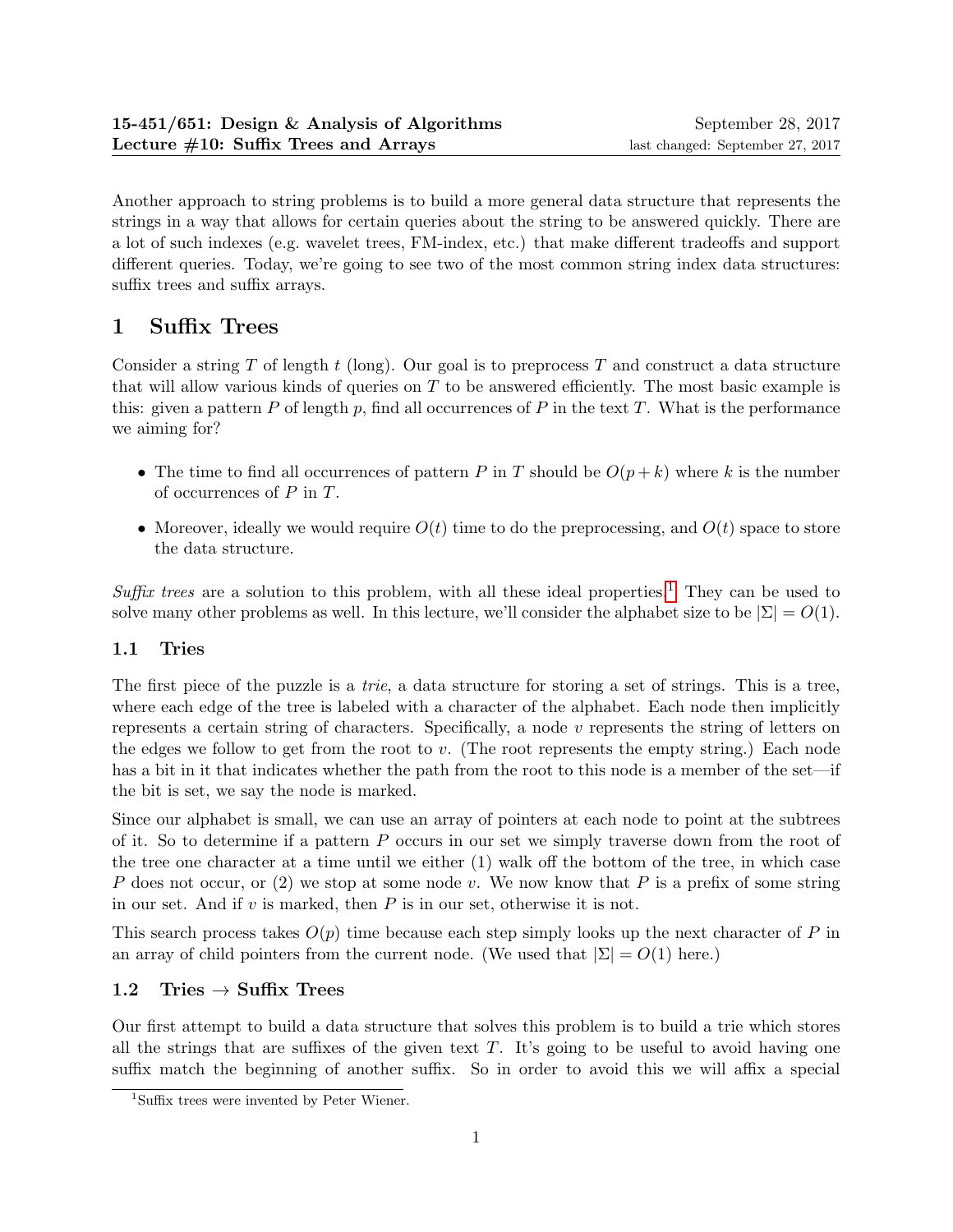character denoted " $\mathcal{F}$ " to the end of the text T, which occurs nowhere else in T. (This character is lexicographically less than any other character.)

For example if the text were  $T = \text{banana}\$ , the suffixes of T are then

banana\$ anana\$ nana\$ ana\$ na\$ a\$ \$

(Since we appended the \$ sign to the end, we're not including the empty suffix here.) And the trie of these suffixes would be:



Suppose we have constructed the trie containing all these suffixes of  $T$  and we store at each node the count of the number of leaves in the subtree rooted at that node. Now given a pattern  $P$ , we can count the number of occurrences of P in T in  $O(|P|)$  time: we just walk down the trie and when we run out of  $P$  we look at the count of the node  $v$  we're sitting on. It's our answer.

But there are a number of problems with this solution. First of all, the space to store this trie could be as large as  $\Theta(t^2)$ . Also, it's unsatisfactory in that it does not tell us where in s these patterns occur. Finally, it will also take too long to build it.

**Shrinking the tree to**  $O(t)$  space. The first two issues are easy to handle: we can create a "compressed" tree of size only  $O(t)$ . Since no string occurs as a prefix of any other, we can divide the nodes of our trie into internal and leaf nodes.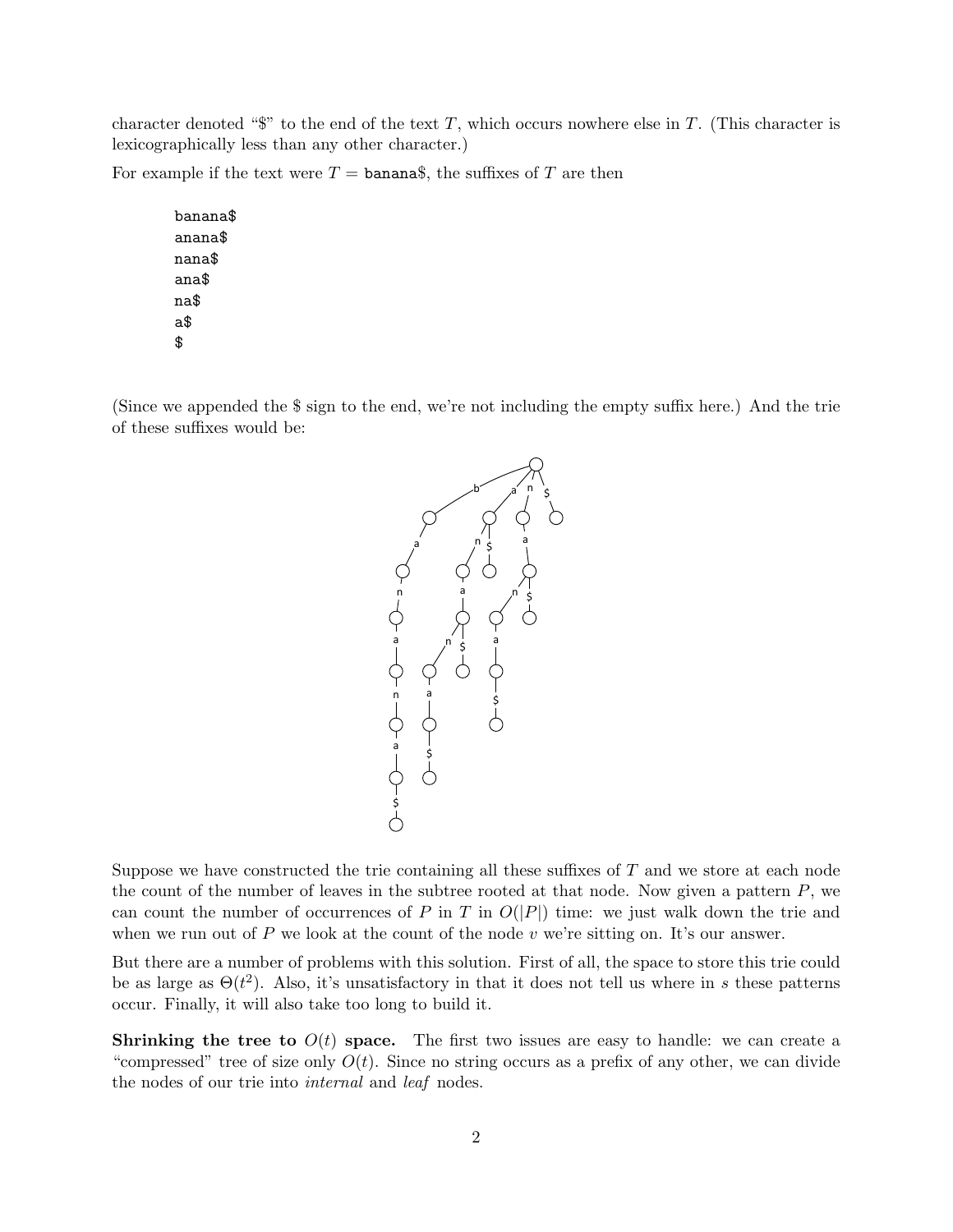The leaf nodes represent a suffix of  $T$ . We can have each leaf node point to the place in  $T$  where the given suffix begins.

If there is a long path in the trie with branching factor 1 at each node on that path. We can compress that path into a single edge that represents the entire path. Moreover, the string of characters corresponding to that path must occur in  $T$ , so we can represent it implicitly by a pair of pointers into the string  $T$ . So an edge is now labeled with a pair of indices into  $T$  instead of just a single character (or a string). Here's an example (with the substrings labeling the edges on the left, and the start-end pairs labeling them on the right):



This representation uses  $O(t)$  space. (We count pointers as  $O(1)$  space.) Why? Each internal node now has degree at least 2, hence the total number of nodes in the tree is at most twice the number of leaves. But each leaf corresponds to some suffix of  $T$ , and there are  $t$  suffixes.

Building the tree — preview. What about the time to build the data structure? Let's first look at the naïve construction, by adding suffixes into it one at a time. To add a new suffix, we walk down the current tree until we come to a place where the path leads off of the current tree. (This must occur because the suffix is not already in the tree.) This could happen in the middle of an edge, or at an already existing node. In the former case, we split the edge in two and add a new node with a branching factor of 2 in the middle of it. In the latter case we simply add a new edge from an already existing node. In either case the process terminates with a tree containing  $O(t)$  nodes, and the running time of this naive construction algorithm is  $O(t^2)$ .

In fact, it is possible to build a suffix tree on a string of length t in time  $O(t)$ . We may not have time to go over this construction algorithm in detail.

# 2 Applications of Suffix Trees

We've seen how suffix trees can do exact search in time proportional to query string, once the tree is built. There are many other applications of suffix trees to practical problems on strings. Gusfield discusses many of these in his book. We'll just mention just a few here.

#### 2.1 Simple Queries

Suffix trees make it easy to answer common (and less common) kinds of queries about strings. For example: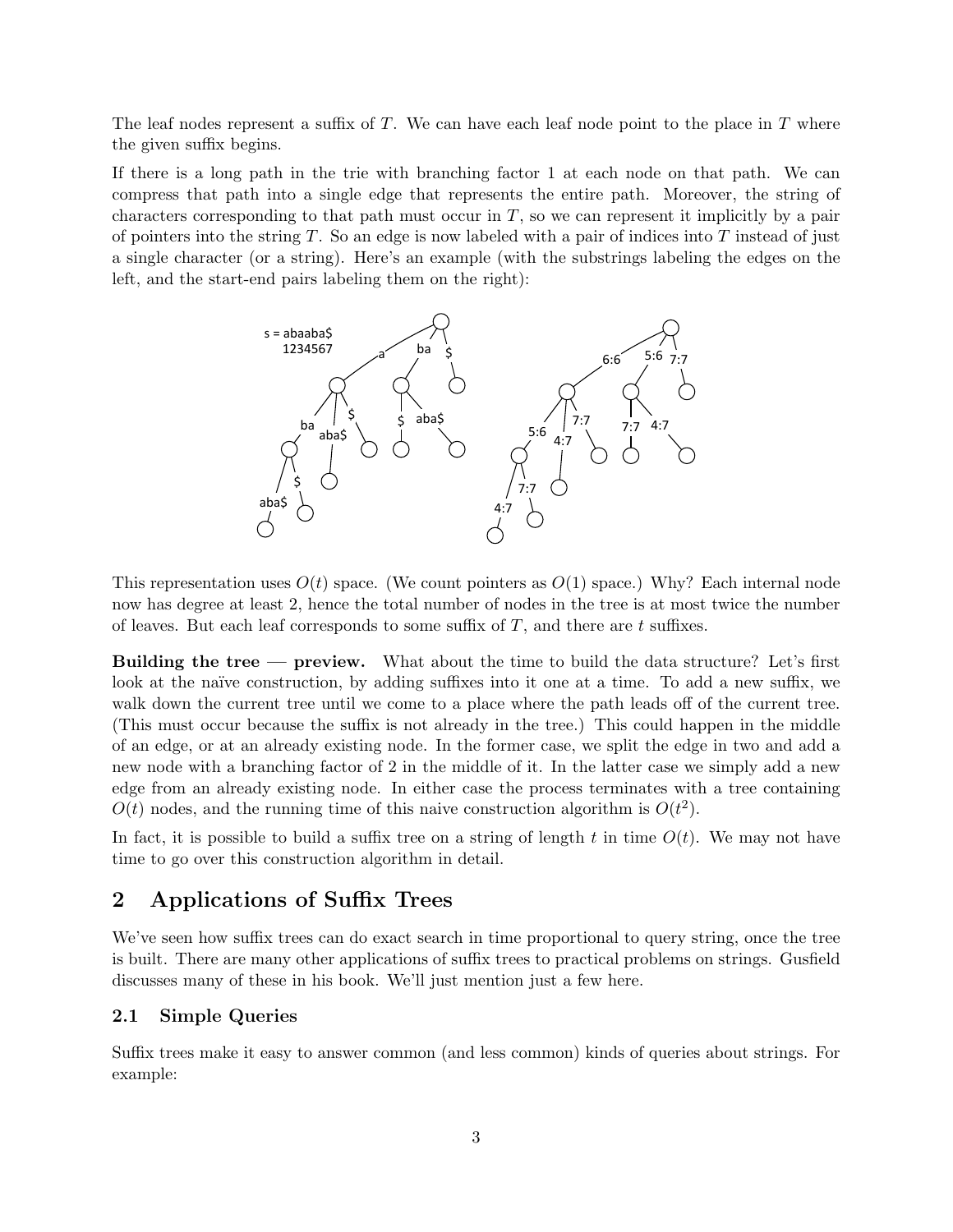- Check whether P is a suffix of T: follow the path for q starting from the root and check whether you end at a leaf.
- Count the number of occurrences of P in T: follow the path for  $q$ ; the number of leaves under the node you end up at is the number of occurrences of  $P$ . If you are going to answer this kind of query a lot, you can store the number of leaves under each node in the nodes.
- Find the lexicographically (alphabetically) first suffix: start at the root, repeatedly follow the edge labeled with the lexicographically (alphabetically) smallest letter.
- Find the longest repeat in T. That is, find the longest string r such r occurs at least twice in T: Find the deepest node that has  $\geq 2$  leaves under it.

#### 2.2 Longest Common Substring of Two Strings

Given two strings  $S$  and  $T$ , what is the longest substring that occurs in both of them? For example if  $S =$  boogie and  $T =$  ogre then the answer is og. How can one compute this efficiently? The answer is to use suffix trees. Here's how.

Construct a new string  $U = S\%T$ . That is, concatenate S and T together with an intervening special character that occurs nowhere else (indicated here by " $\mathcal{C}$ "). Let n be the sum of the lengths of the two strings. Now construct the suffix tree for  $U$ . Every leaf of the suffix tree represents a suffix that begins in  $S$  or in  $T$ . Mark every internal node with two bits: one that indicates if this subtree contains a substring of  $S$ , and another for  $T$ . These bits can be computed by depth first search in linear time. Now take the deepest node in the suffix tree (in the sense of the longest string in the suffix tree) that has both marks. This tells you the the longest common substring.

This is a very elegant solution to a natural problem. Before suffix trees, an algorithm of Karp, Miller, and Rosenberg gave an  $O(n \log n)$  time solution, and Knuth had even conjectured a lower bound of  $\Omega(n \log n)$ .

#### 2.3 Searching for Matching Strings in a Database

The above idea can be extended to more than 2 strings. This is called a *generalized suffix tree*. To represent a set of strings  $D = \{S_1, \ldots, S_m\}$ , you concatenate the strings together with a unique character and label the leaves with the index of the string in which that suffix begins. To find which strings in D contain a query string q you follow the path for q and report the indices that occur in the subtree under the node at which you stopped.

### 3 Suffix Arrays

Imagine that you write down all the suffixes of a string T of length t. The  $i^{th}$  suffix is the one that begins at position i. Now imagine that you sort all these suffixes. And you write down the indices of them in an array in their sorted order. This is the suffix array. For example, suppose  $T = \text{banana}\$  and we've sorted the suffixes:

0 1 2 3 4 5 6 b a n a n a \$ 6: \$ 5: a\$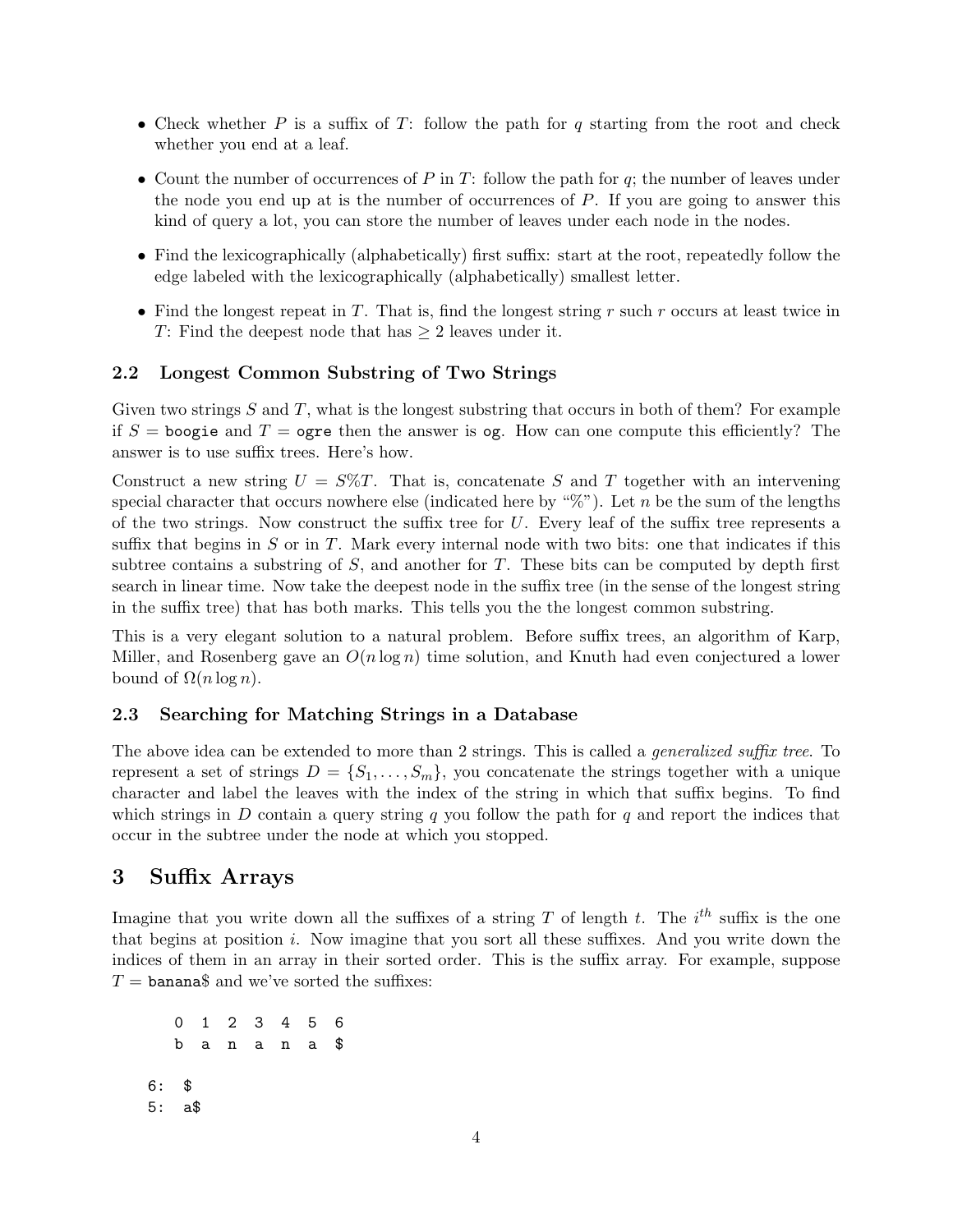3: ana\$ 1: anana\$ 0: banana\$ 4: na\$ 2: nana\$

The numbers to the left are the indices of these suffixes. So the *suffix array* is:

6 5 3 1 0 4 2

This array can be computed in a straightforward way by sorting the suffixes directly. This takes  $O(t^2 \log t)$  time because each comparison of two strings takes  $O(t)$  time. In fact, the suffix array can be constructed in  $O(t)$  time. We will see faster construction algorithms in a minute.

It's often handy to have an auxiliary array called the "LCP" array around. Each successive suffix in this order matches the previous one in some number of letters. (Maybe zero letters.) This is recorded in the common prefix lengths array, or the LCP array. In this case we have:

suffix array is: 6 5 3 1 0 4 2 common prefix lengths array 0 1 3 0 0 2

#### 3.1 Searching T using the suffix array

Consider the standard string search problem: we have the suffix array  $A$  for a string  $T$  and we want to find where pattern P occurs in A.

We can do this in  $O(|P| \log |T|)$  time using binary search using the suffix array: Maintain a range  $[U, D]$  of candidate positions in the array; initially the range is the entire suffix array. Let  $M(U, D)$ be the midpoint of that range. Repeatedly check whether P comes before or after the suffix at position  $M(U, D)$  of the array, and update U and D accordingly. This takes  $O(|P| \log |T|)$  since we're doing a binary search over  $|T|$  elements, and each comparison of P against the string at suffix  $M(U, D)$  takes  $O(P)$  time.

How do we find *all* the occurrences of  $P$  in  $T$ ? The thing to note is that these will all be adjacent in the suffix array since all the suffixes that start with  $P$  obviously start with the same sequence. We can find the range that starts with  $P$  in two ways: The first way: we could do 2 binary searches: one that takes the "left" range when there is a tie — which will find the start of the range — and one which takes the "right" range when there is a tie — which will find the end of the range. These searches will give you the range which contains suffixes starting with P. The second way: using the LCP array, we can walk left and right from a suffix that starts with  $P$ , continuing as long as the LCP is  $\geq$  |P|.

Note that  $O(|P|\log |T|)$  time to search is slower than we got with suffix trees — we can do better, however. In fact, there is an  $O(|P|)$  algorithm to search, matching the time for suffix trees. If there's time, we will see an  $O(|P| + \log |T|)$  time algorithm that is almost as good.

#### 3.2 Suffix Array  $\leftrightarrow$  Suffix Tree

**Suffix Tree**  $\rightarrow$  **Suffix Array.** The suffix array can be computed from the suffix tree by doing an in-order traversal of the tree, where in-order means that we visit children in lexicographic (alphabetical) order.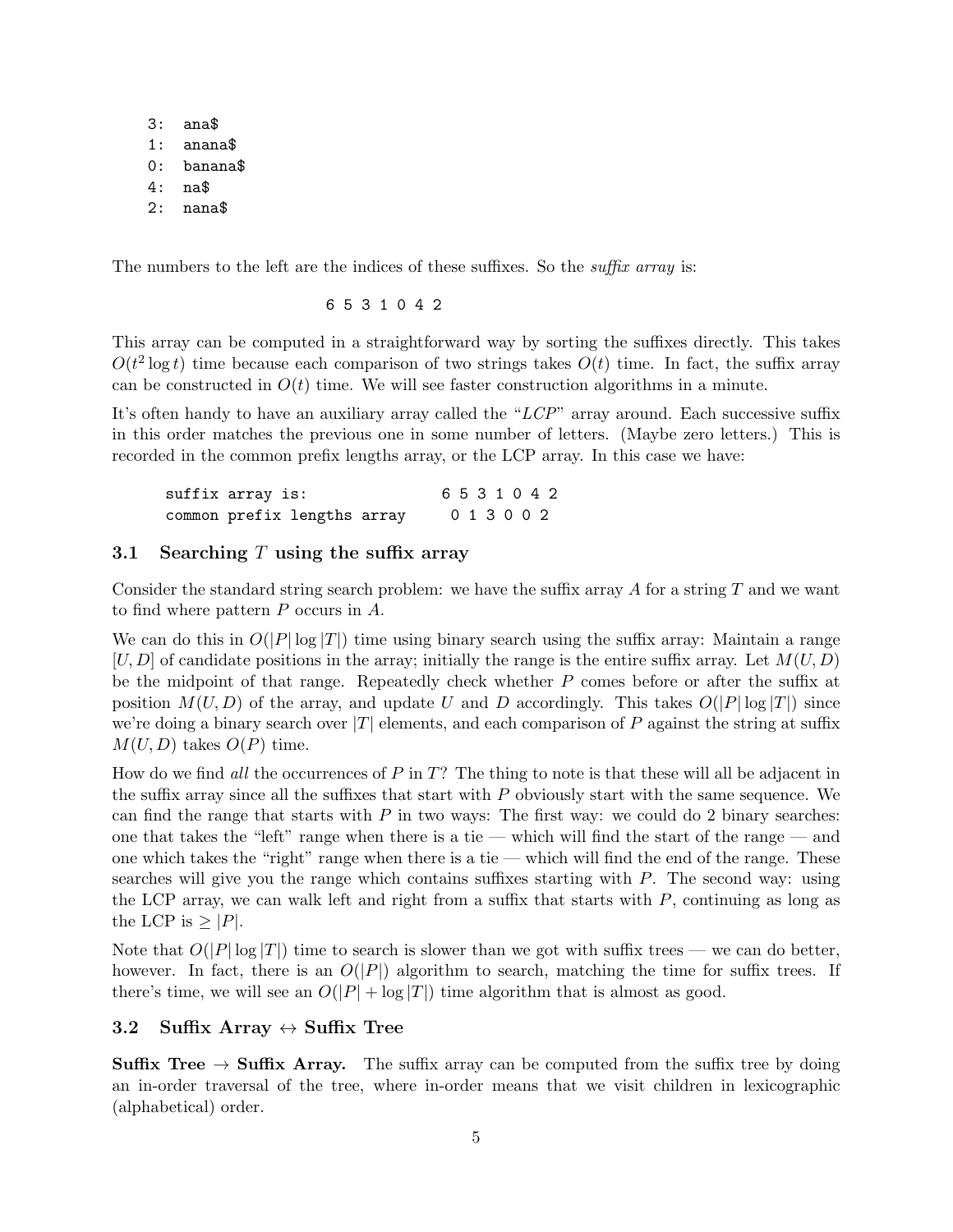

This takes  $O(|T|)$  time.

**Suffix Array**  $\rightarrow$  **Suffix Tree.** We add the suffixes one at a time into a partially built suffix tree in the order that they appear in the suffix array. At any point in time, we keep track of the sequence of nodes on the path from the most recently added leaf to the root. To add the next suffix, we find where this suffix's path deviates from the current path we're keeping track of. To do this, we just use the common prefix length value. We walk up the path until we pass this prefix length. This tells us where to add the new node.

A potential argument can be used to see that this process runs in linear time. Imagine a token on each of the edges on the path from the current leaf to the root. We use these tokens to pay for walking up the tree until we find the branch point where a new child is added. The tokens on the path pay for the steps we take up the tree. We'll need a new token for the edge that connects to the new leaf. We may also need another token in case we have to split an edge. So in all, at most two new tokens are needed to pay for the work. This proves that the running time is linear.

So how do we compute the suffix array and the common prefix lengths array? There are linear time algorithms for this, but here I will describe a probabilistic method that is  $O(n \log^2 n)$ .

It's based on Karp-Rabin fingerprinting. If we could compare two suffixes in  $O(1)$  time we could then just sort them in  $O(n \log n)$  time. Instead we'll use a method for comparing two suffixes that works in  $O(\log n)$  time.

Using Karp-Rabin fingerprinting we can in  $O(1)$  time (see the previous lecture) compare two substrings for equality. To compare two suffixes for lexicographic order, we use binary search to find the shortest length R such that the first R characters of each of the suffixes differ, but the first  $R-1$ characters of them are the same. Then the lexicographic order is determined by the Rth character of them. Furthermore this also tells us the common prefix length between the two strings.

## 4 Another Application: Longest Common Substring

Suppose we can preprocess our large database text  $T$  in anticipation of many future (unknown) queries q where we want to find the longest common substring between  $T$  and  $q$ . To solve this problem, we need to introduce the concept of a suffix link: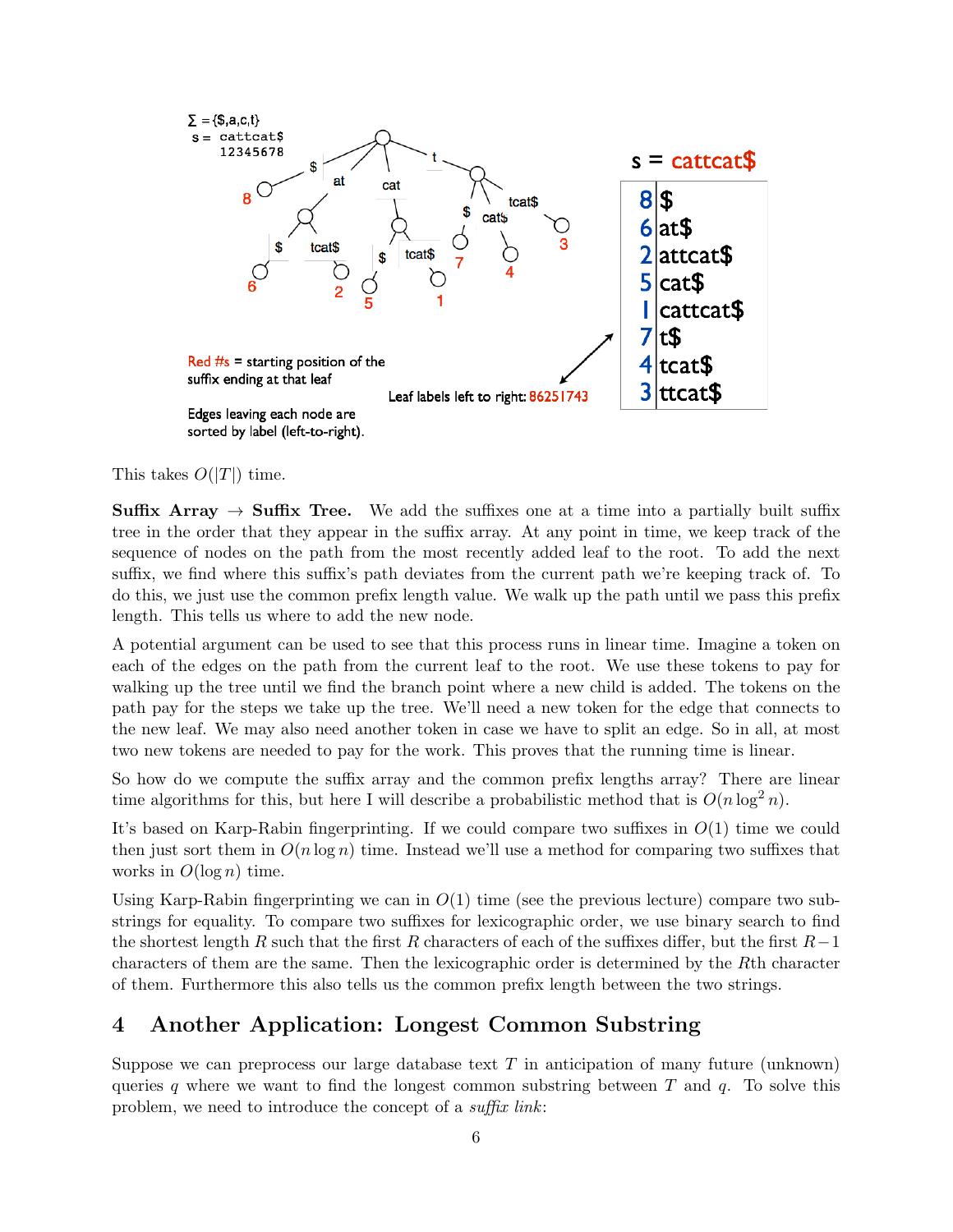**Definition 1** A suffix link is an extra pointer leaving each node in a suffix tree. If a node u represents string x $\alpha$  (where x is a character and  $\alpha$  is a string) then u's suffix link connects from u to the node representing the string  $\alpha$ .

Every node has a suffix link. Why? Every node represents the prefix of some suffix. Suppose node u represents the prefix of suffix i of length m. Then u's suffix link should point to the node on the path representing the prefix of length  $m-1$  of suffix  $i+1$ . A trie with all the suffix links shown as dashed arrows is given below:



If node representing string  $x\alpha$  exists in our tree (even after compression), then a node representing  $\alpha$  must exist. The reason for this is since the node  $x\alpha$  exists, it has two children y and z. That means both the strings  $\alpha y$  and  $\alpha z$  must exist in the string. So the node representing by  $\alpha$  must have 2 children too.

Using suffix links we can get an  $O(|q|)$ -time algorithm to find the longest common substring between  $T$  and  $q$ :

- <span id="page-6-0"></span>1. Walk down the tree, following  $q$
- 2. If you hit a dead-end at node  $u$ ,
	- (a) save the depth of node u if it is deeper than the deepest dead end you found so far.
	- (b) follow the suffix link out of  $u$ .
	- (c) Go to step [1](#page-6-0) (starting from your current place in  $q$ )
- 3. When you exhaust q, return the string represented by the deepest node you visited.

The first idea here is the the longest common substring starts at some suffix — we just don't know which suffix, so we try them all starting with suffix 0. The second idea here is that following a suffix link chops off the first character of  $q$  taking you to the place in the tree that you would have been at if the query had started with the 2nd character of q.

### 5 Summary

We saw different approaches to exact string matching problems: given a pattern  $P$  and a text  $T$ , find all occurrences of  $P$  within  $T$ . We saw: